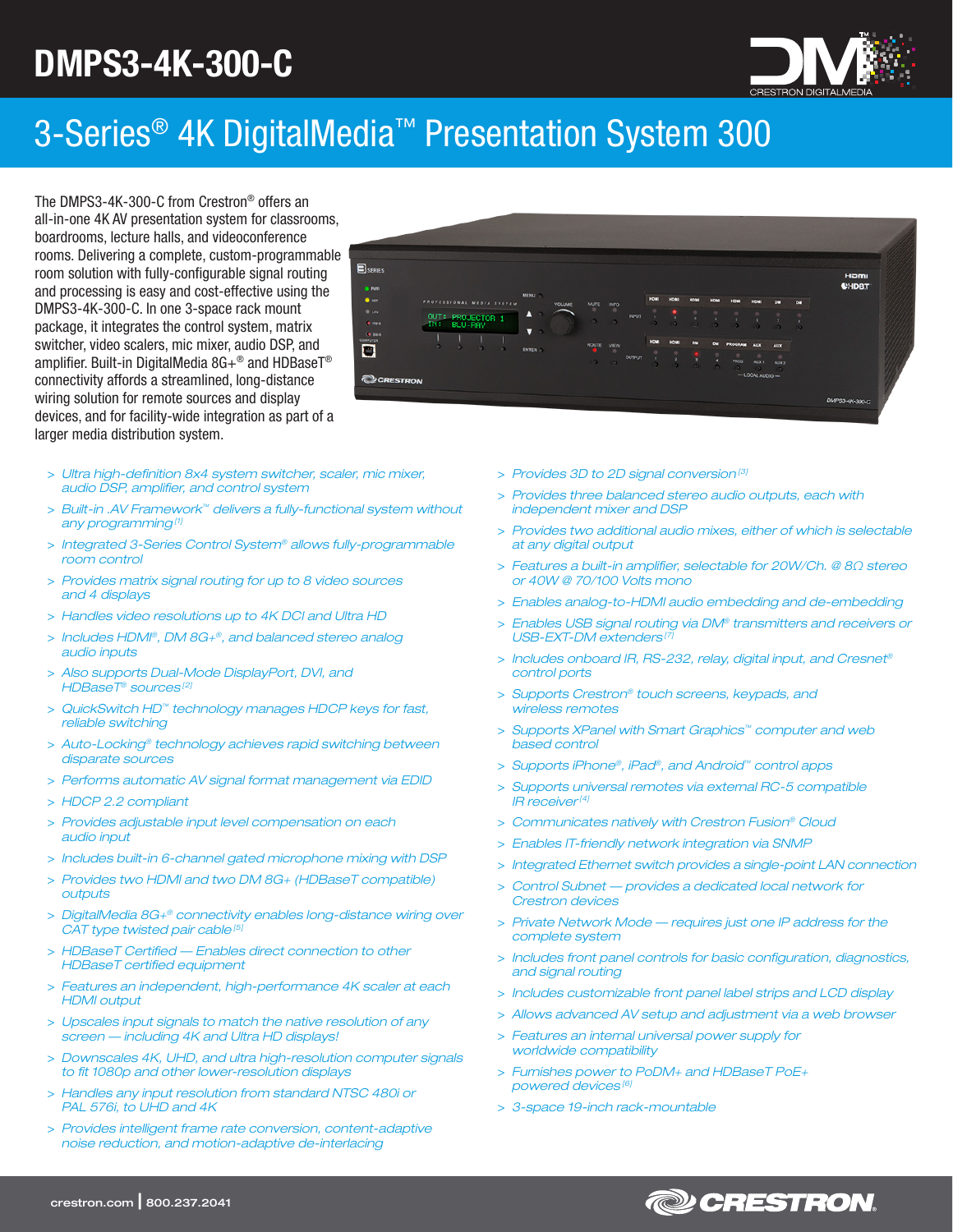

DMPS3-4K-300-C – Rear View

#### 4K Ultra HD

Crestron [DigitalMedia™](http://www.crestron.com/digitalmedia) continues to advance the standard for digital AV signal management, delivering the most complete end-to-end 4K system solutions available. The DMPS3-4K-300-C handles 4K/60 video with HDCP 2.2 encryption, ensuring support for all the latest 4K and Ultra HD displays and media sources. Support for 4K is also essential to support the latest generation of computers and monitors with native resolutions beyond 1080p and WUXGA.

#### No Programming Required!

Installing the DMPS3-4K-300-C is easy, fast, and affordable. Built-in .AV Framework™ technology delivers a fully-functional presentation system with simplified configuration and a choice of control options and other addons. For complete details on the capabilities supported by .AV Framework, please visit: v  $(1]$ 

## 4K System Switcher

The DMPS3-4K-300-C provides high-performance routing of HDMI® and other AV sources to up to four separate displays, projectors, codecs, and other devices. Its video inputs include six HDMI and two DM 8G+®. The HDMI inputs are compatible with DVI and Dual-Mode DisplayPort sources<sup>[2]</sup>, and the DM 8G+ inputs are compatible with HDBaseT. Five balanced analog audio inputs are also included. Each HDMI and analog audio input includes adjustable input compensation to accommodate a range of signals and maintain consistent volume levels when switching between sources.

Built-in 8x4 video matrix switching allows up to four different video sources to be routed simultaneously to four different display devices. Video outputs are comprised of two HDMI and two DM 8G+. The HDMI outputs are compatible with DVI $^{[2]}$  and the DM 8G+ outputs are compatible with HDBaseT.

The audio signal from any input can be freely routed to any of three separate stereo analog audio outputs. Audio can also be routed to the digital outputs via two independently switchable signal paths, either of which may be selected to feed any HDMI or DM 8G+ output.

## 4K/60 Video Scaling

An independent, high-performance 4K scaler is included on each HDMI output to ensure an optimal image on each display no matter what sources are selected. Each scaler allows all types of video and computer sources to be viewed reliably and look their best on any display up to 4K.

Input resolutions from standard definition NTSC 480i to ultra high-definition 4K DCI are scaled beautifully to any output resolution up to 4K DCI (4096 x 2160 @ 60 Hz). Interlaced sources are converted to progressive scan using motion-adaptive deinterlacing. Intelligent frame rate conversion enables support for 24p and PAL format sources. And, 3D to 2D conversion allows 3D content to be viewed on 2D-only displays.<sup>[3]</sup> Fully automatic operation eliminates any complicated setup by utilizing the displays' EDID to configure each scaler.

Scaling can be added to either DM 8G+ output using the [DM-RMC-4K-SCALER-C](http://www.crestron.com/products/model/dm-rmc-4k-scaler-c) receiver<sup>[4]</sup>, which features its own built-in 4K scaler. This method of employing an independent scaler for each display device delivers the most versatile and reliable solution for handling a wide array of input sources and routing them to multiple disparate display devices.

## DigitalMedia 8G+®

Its DM 8G+ inputs and outputs endow the DMPS3-4K-300-C with incredible potential for connecting remote sources and display devices, and integrating with larger systems. DM 8G+ provides a true one-wire interface for transporting ultra high-definition video, audio, control, power, and networking signals over CAT type cable at distances up to 330 feet (100 meters). Connecting a [DM 8G+ receiver](http://www.crestron.com/Products/video/digitalmedia-receivers) to either DM 8G+ output provides a streamlined AV and control interface for a projector or flat panel display located anywhere in the room. Connecting up to two  $DM 8G +$ [transmitters](http://www.crestron.com/Products/video/digitalmedia-transmitters) provides expanded input connectivity to incorporate remote AV sources and mobile devices at a conference table, lectern, credenza, wall plate, or some other location. DM 8G+ can also provide the interface to a centralized [DigitalMedia matrix switcher](http://www.crestron.com/Products/video/digitalmedia-switchers) to enable the distribution of signals between multiple rooms and buildings.<sup>[5,6]</sup>

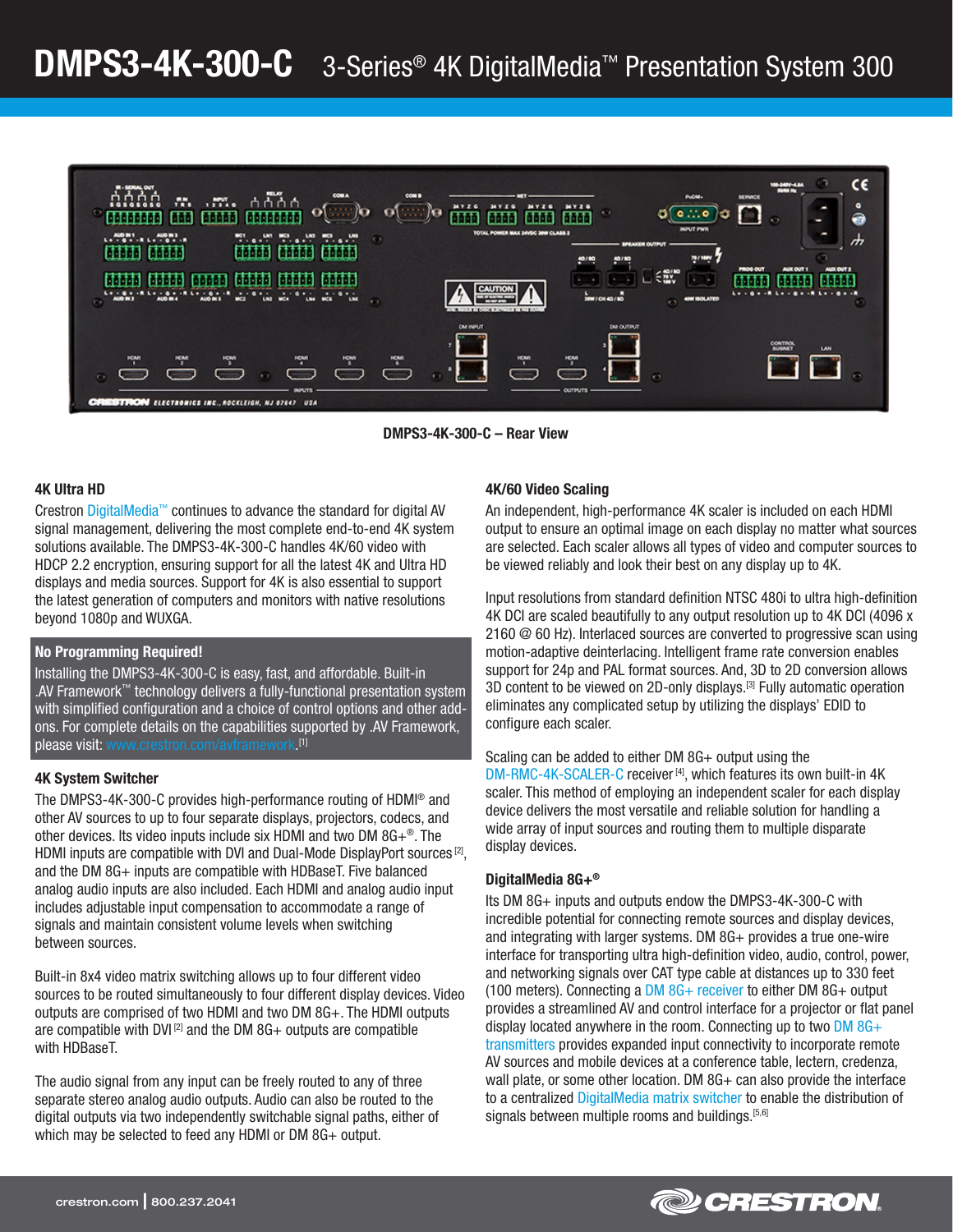## HDBaseT® Certified

Crestron DM 8G+ technology is designed using HDBaseT Alliance specifications, ensuring interoperability with other HDBaseT certified products. Via DM 8G+, the DMPS3-4K-300-C can be connected directly to an HDBaseT compliant source or display device without requiring a DM® transmitter or receiver.

## 6-Channel Microphone Mixer

The DMPS3-4K-300-C includes built-in mixing and processing for six microphones. Each mic input provides 60 dB of gain adjustment, switchable 48V phantom power, fully-adjustable gating, compression, delay, and 4-band semi-parametric EQ. Sophisticated matrix mixing allows for a completely different stereo mix of all six microphones at each of the DMPS3-4K-300-C's three analog audio outputs. Two additional mixes can be configured and selected to feed any of the HDMI or DM 8G+ outputs.

## Professional Audio DSP

Each analog audio output on the DMPS3-4K-300-C includes its own digital signal processor, allowing each output to be optimized to feed a power amplifier, codec, recorder, or assistive listening system. In addition to real-time adjustable volume, bass, treble, and mute controls, each DSP provides 10-band graphic equalization, 4-band parametric equalization, fully-adjustable limiting, and up to 85 ms of speaker delay adjustment.

## Built-in Power Amplifier

Its built-in power amplifier allows the DMPS3-4K-300-C to directly drive a pair of stereo speakers (20 Watts per channel @ 8Ω), or a group of distributed ceiling speakers (40 Watts mono @ 70 or 100 Volts). Fed by the main "Program" output, the internal amplifier benefits fully from the onboard DSP. For larger applications, Crestron [AMP-Series power amplifiers](http://www.crestron.com/Products/audio/amplifiers)  may be added to provide a complete solution for driving separate program and speech speakers, or any multi-zone speaker system.

# Audio Embedding & De-Embedding

The inclusion of professionally balanced analog audio inputs and outputs, combined with the ability to route audio signals independent of video, affords extensive flexibility for many specialized applications — without the need for any extra equipment! For instance, its balanced inputs allow the DMPS3-4K-300-C to interface directly with an audio mixing console, allowing the live sound mix to be embedded with the video signal from a digital camera and combined into a single HDMI output signal. Or, any of its balanced outputs may be used to de-embed audio from a digital AV source to feed the mixing console. An "Aux" output may even be re-routed back through an analog input to allow its built-in DSP, or an [external DSP,](http://www.crestron.com/Products/audio/digital-signal-processors) to be used to process the audio signal feeding the HDMI and DM 8G+ outputs.

## EDID Format Management

The DMPS3-4K-300-C allows for management of the EDID (Extended Display Identification Data) information that passes between the display devices, scalers, and input sources in the system. From the web browser setup screen, the format and resolution capabilities of each device can be assessed, allowing the installer to configure EDID signals appropriately for the most desirable and predictable behavior.

## QuickSwitch HD™ Technology

Handling digital media signals means handling HDCP (High-bandwidth Digital Content Protection), the encryption scheme used by content providers to protect their DVDs, Blu-ray™ discs, and broadcast signals against unauthorized copying. Viewing HDCP encrypted content requires a source device to "authenticate" each display and signal processor in the system and issue it a "key" before delivering an output signal. Crestron QuickSwitch HD manages these keys to ensure fast, reliable switching and immunity to "blackouts" for every source and display device connected to the system.

## Auto-Locking® Technology

Crestron Auto-Locking Technology enables super-fast signal switching by instantaneously configuring every device in the signal path, including DM transmitters, DM receivers, and scalers, as soon as the signal hits the first device. Whether switching between sources or changing TV channels, Auto-Locking significantly reduces the time it takes each device to sense the new signal and configure itself to handle the changes, virtually eliminating any noticeable gap while switching.

## USB Signal Routing

Along with video and audio, the DMPS3-4K-300-C can also provide for the routing of USB HID (Human Interface Device) signals, allowing a USB HID compliant keyboard and/or mouse at one location to control a computer or media server at another location. USB HID connectivity is provided through select DM receivers and transmitters. Crestron also offers USB over Ethernet Extenders ([USB-EXT-DM](http://www.crestron.com/products/model/usb-ext-dm)<sup>[4]</sup>), which may be used to enable the routing of multiple USB devices of virtually any type, all seamlessly managed through the DMPS3-4K-300-C.<sup>[7]</sup>

## Integrated 3-Series Control System®

Its built-in 3-Series control system enables the DMPS3-4K-300-C to provide complete, customizable control of every AV device, as well as room lighting, window shades, and projection screens, without requiring a separate control processor. Onboard control ports include four IR ports, two RS-232 COM ports, four relay ports, and four digital input ports, as well as Cresnet® and Ethernet. The DMPS3-4K-300-C supports the full line of Crestron [touch screens,](http://www.crestron.com/Products/control-surfaces/touch-screens) [keypads,](http://www.crestron.com/Products/control-surfaces/Keypads) and [wireless remotes](http://www.crestron.com/Products/control-surfaces/handheld-remotes) for a user experience custom tailored to the specific requirements of each end-user. Support for [Crestron control apps](http://www.crestron.com/Products/control-surfaces/control-surfaces-control-apps) and [Crestron Fusion® Cloud](http://www.crestron.com/fusion) delivers the industry's most powerful platform for remotely controlling, monitoring, and managing multiple rooms using computers and mobile devices.

# CEC Embedded Device Control

For controlling third-party AV devices, the DMPS3-4K-300-C provides an alternative to conventional IR, RS-232, and Ethernet by harnessing the CEC (Consumer Electronics Control) signal embedded in HDMI. Using CEC, many devices can be controlled right through their HDMI or HDBaseT connections, eliminating the need for any dedicated serial cables or IR emitters.

## Built-in Ethernet Switch

In addition to transporting digital video and audio, the DM 8G+ ports on the DMPS3-4K-300-C can also extend Ethernet out to the display and source devices (via select DM transmitters and receivers), providing high-speed connectivity for each room device that requires a LAN connection. Ethernet

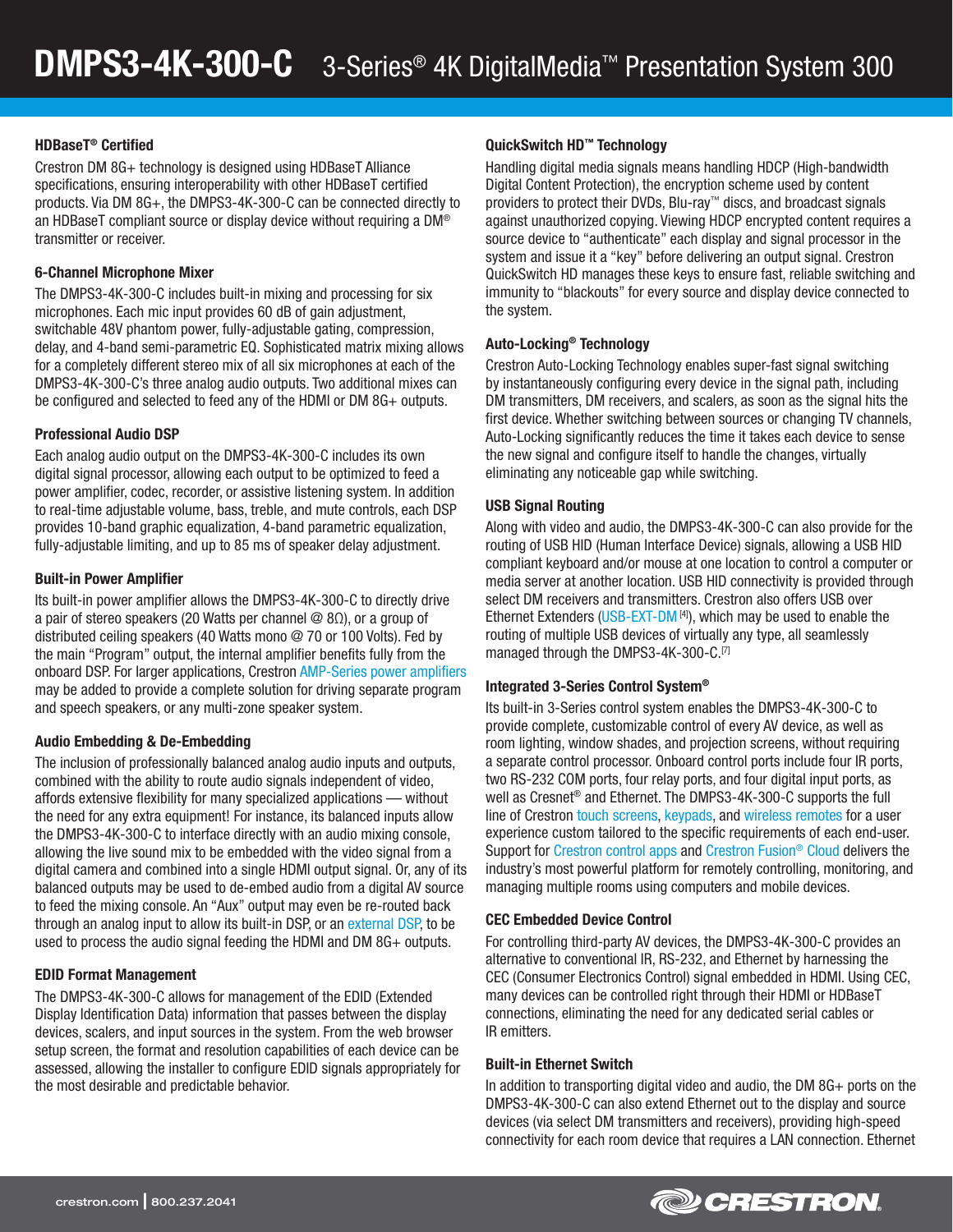is also utilized internally by the Crestron control bus to manage each transmitter and receiver and provide device control.

## Dedicated Control Subnet

The Crestron Control Subnet is a Gigabit Ethernet network dedicated to Crestron devices. Via the DMPS3-4K-300-C's Control Subnet port, an installer may simply connect a single touch screen or [wireless gateway,](http://www.crestron.com/Products/accessories/wireless-accessories) or add a Crestron PoE switch [\(CEN-SW-POE-5](http://www.crestron.com/products/model/cen-sw-poe-5) or [CEN-SWPOE-16](http://www.crestron.com/products/model/cen-swpoe-16)<sup>[4]</sup>) to handle multiple touch screens, gateways, and other devices. PoE can be enabled at the Control Subnet port to power a single touch screen or other PoE powered device.<sup>[6]</sup> Auto-configuration of the entire subnet is performed by the DMPS3-4K-300-C, discovering each device and assigning IP addresses without any extra effort from the installer.

## Private Network Mode

To streamline its implementation on a corporate or university LAN, the DMPS3-4K-300-C employs Private Network Mode. Using Private Network Mode, the DMPS3-4K-300-C requires just one IP address for the complete room system including all connected DM receivers and transmitters.

#### Easy Setup

Every step of the DMPS3-4K-300-C setup process is designed to be quick and easy. Out of the box, the front panel supports basic signal routing for easy testing and troubleshooting during installation. Simplified system configuration is enabled using [.AV Framework,](http://www.crestron.com/avframework) which is easily configurable via a computer web browser.<sup>[1]</sup> Advanced configuration and adjustment is enabled through the front panel or a web browser. The front panel label strips can be customized using Crestron Engraver software or standard 3/8" tape labels, allowing for the clear designation of each input and output. Inputs and outputs may also be designated by name to appear on the LCD display when selected.

## Crestron Connect It™

Connect It is a cost-effective, simple-to-use presentation solution that works seamlessly with the DMPS3-4K-300-C. Simply add one or more Crestron Connect It Cable Caddies [\(TT-100 series](http://www.crestron.com/products/model/tt-100) [4]). to provide BYOD connectivity and one-touch control for multiple participants around a conference table. Power and communications for each cable caddy are provided via Cresnet, or via the USB port on a Crestron Connect It compatible DM transmitter.

# SPECIFICATIONS

#### Operating System

Crestron 3-Series; real-time, preemptive, multi-threaded/multitasking kernel; Transaction-Safe Extended FAT file system; supports up to 10 simultaneously running programs; preloaded DMPS3 .AV Framework Base Program

#### **Memory**

SDRAM: 512 MB Flash: 4 GB

#### Communications

Ethernet: 10/100/1000 Mbps, auto-switching, auto-negotiating, autodiscovery, full/half duplex, industry-standard TCP/IP stack, UDP/IP, CIP, DHCP, SSL, TLS, SSH, SFTP (SSH File Transfer Protocol), FIPS 140-2 compliant encryption, IEEE 802.1X, SNMP, BACnet™/IP [8], IPv4 or IPv6, Active Directory authentication, IIS v.6.0 Web Server, SMTP e-mail client, RSTP, Private Network Mode

Control Subnet: 10/100/1000 Mbps Ethernet, auto-switching, autonegotiating, auto-discovery, full/half duplex, DHCP server, DNS Server, port forwarding, Isolation Mode, IEEE 802.3at Type 1 compliant PoE PSE Cresnet: Cresnet master mode

USB: USB signal routing via select DM transmitters and receivers, or via USB-EXT-DM extenders [7]; USB device port for computer console (setup) RS-232: 2-way device control and monitoring up to 115.2k baud with hardware and software handshaking

IR/Serial: 1-way device control via infrared up to 1.2 MHz or serial TTL/ RS-232 (0-5 Volts) up to 115.2k baud; supports CNXRMIRD IR Receiver [4] DigitalMedia: DM 8G+, HDCP 2.2, EDID, CEC, PoDM+ [6], Ethernet HDBaseT: HDCP 2.2, EDID, CEC, RS-232, PoE+ [6], Ethernet HDMI®: HDCP 2.2, EDID, CEC

*NOTE: Supports management of HDCP and EDID; supports management of CEC between the connected HDMI and HDBaseT devices and the control system*

#### Video

Switcher: 8x4 matrix, Crestron QuickSwitch HD technology Scalers (HDMI outputs): (2) 4K video scalers with motion-adaptive deinterlacing, intelligent frame rate conversion, Deep Color support, 3D to 2D conversion<sup>[3]</sup>, content-adaptive noise reduction, and widescreen format selection (zoom, stretch, maintain aspect-ratio, or 1:1) Input Signal Types: HDMI w/Deep Color, 3D [3], & 4K (DVI & Dual-Mode DisplayPort compatible<sup>[2]</sup>); DM 8G+ & HDBaseT w/Deep Color, 3D<sup>[3]</sup>, & 4K Output Signal Types: HDMI w/Deep Color & 4K (DVI compatible [2]); DM 8G+ & HDBaseT w/Deep Color, 3D, & 4K

Maximum Resolutions:

| Scan<br><b>Type</b>                                | <b>Resolution</b>                         | Frame<br>Rate | Color<br>Sampling | Color<br>Depth |
|----------------------------------------------------|-------------------------------------------|---------------|-------------------|----------------|
| Progressive                                        | 4096x2160 DCI 4K<br>&<br>3840x2160 4K UHD | 24 Hz         | 4:4:4             | 30 bit         |
|                                                    |                                           | 30 Hz         | 4:4:4             | 24 bit         |
|                                                    |                                           | 30 Hz         | 4:2:2             | 36 bit         |
|                                                    |                                           | 60 Hz         | 4:2:0             | 24 bit         |
|                                                    | 2560x1600 WQXGA                           | 60 Hz         | 4:4:4             | 36 bit         |
|                                                    | 1920x1080 HD1080p                         | 60 Hz         | 4:4:4             | 36 bit         |
| Interlaced<br>(excluded on<br><b>HDMI</b> outputs) | 1920x1080 HD1080i                         | 30 Hz         | 4:4:4             | 36 bit         |

*NOTE: Common resolutions are shown; other custom resolutions are supported at pixel clock rates up to 300 MHz. Interlaced video is not supported on the HDMI outputs.*



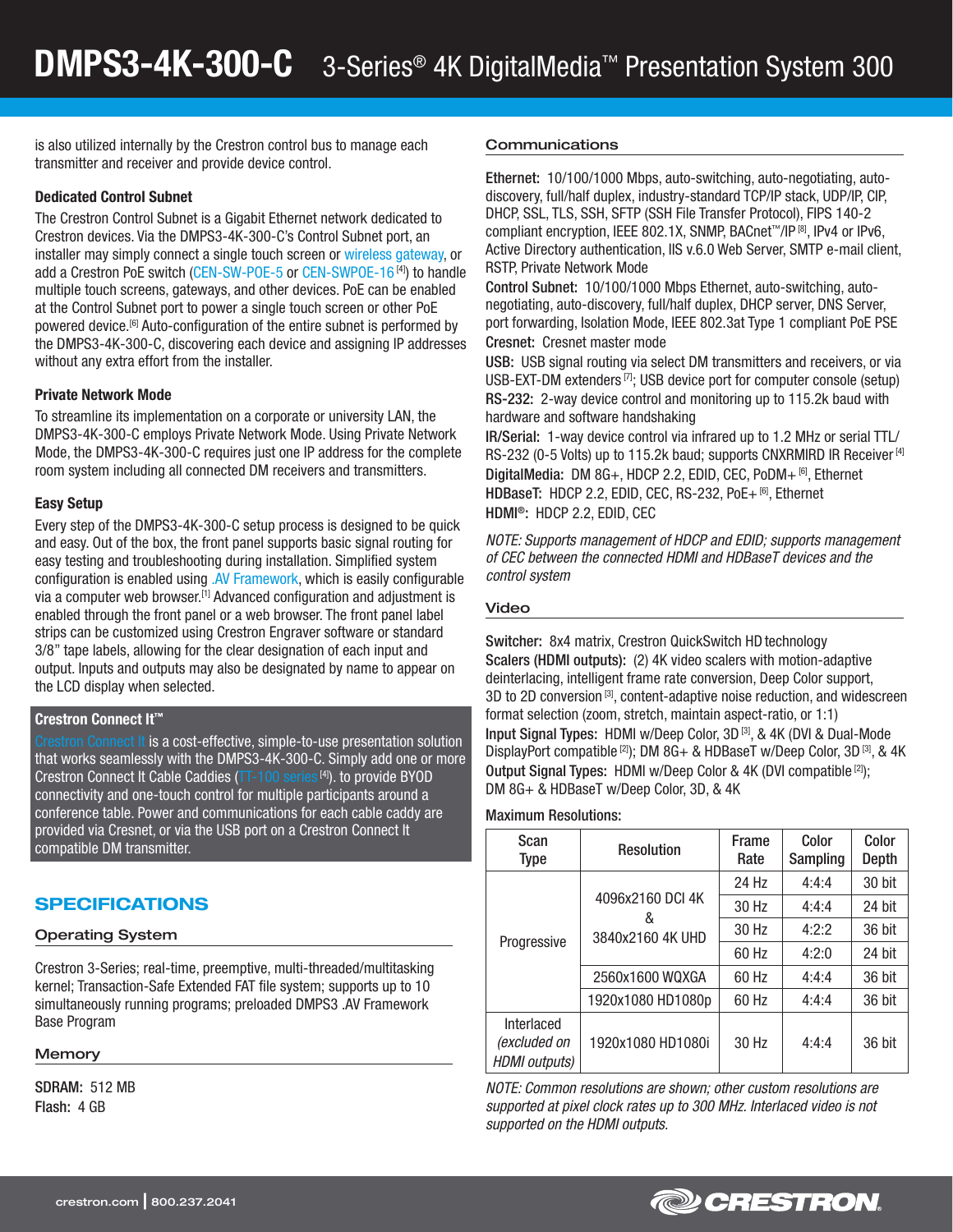## Audio – General

Switcher/Mixer: 13x5 stereo source matrix switcher, digital & analog source inputs, 6-channel gated mic mixer w/DSP, independent mixer per analog output (6-ch mic  $+1$  stereo source), independent stereo DSP per analog output, integrated power amplifier, two independent digital output mixers (6-ch mic  $+1$  stereo source), 2x1 digital output mix selector per digital output Analog-To-Digital Conversion: 24-bit 48 kHz Digital-To-Analog Conversion: 24-bit 48 kHz Frequency Response, Digital & Analog Line Outputs: 20 Hz to 20 kHz  $\pm$ 0.5 dB (digital source); 20 Hz to 20 kHz  $\pm$ 0.5 dB (analog line source); 20 Hz to 20 kHz  $\pm$ 0.7 dB (microphone source) Frequency Response, Speaker Output: 20 Hz to 20 kHz  $\pm$ 1 dB @ 20 Watts into 8 Ohms; 100 Hz to 20 kHz ±2.5 dB @ 70 or 100 Volts S/N Ratio, Digital & Analog Line Outputs: >108 dB, 1 kHz, A-weighted (digital source); >103 dB, 1 kHz, A-weighted (analog line source) S/N Ratio, Speaker Output: 98 dB @ 20 Watts into 8 Ohms, 1 kHz, A-weighted; 96 dB @ 20 Watts into 4 Ohms, 1 kHz, A-weighted THD+N, Digital & Analog Line Outputs:  $<$  0.002%, 20 Hz to 20 kHz (digital source);  $<$  0.005%, 20 Hz to 20 kHz (analog line source); <0.05%, 20 Hz to 20 kHz (microphone source) THD+N, Speaker Output:  $<$  0.1%, 1 kHz  $\odot$  20 Watts into 4 or 8 Ohms; <0.7%, 20 Hz to 20 kHz @ 20 Watts into 4 or 8 Ohms Stereo Separation, Digital & Analog Line Outputs: >108 dB (digital source); >103 dB (analog source) Stereo Separation, Speaker Output: >65 dB @ 20 Watts, 1 kHz Channel Separation, Digital Outputs: >108 dB (digital source); >103 dB (analog source) Channel Separation, Analog Line Outputs: >103 dB Speaker Output Modes: 4Ω/8Ω stereo, 70V mono, or 100V mono Speaker Amplifier Output Power: 20 Watts RMS per channel @ 8 Ohms, 4 Ohms tolerant 40 Watts RMS @ 70 or 100 Volts

## Audio – Microphone Inputs

Typical of 6 microphone input channels (Mic/Line  $1 - 6$ ): Input Signal Types: Mono analog mic or line level Phantom Power: Enable/Disable per channel Gain: 0 to +60 dB Gain adjustment, plus Mute Delay: 0.0 to 85.0 ms EQ Center Frequencies: 50 to 200 Hz (Band 1), 200 to 800 Hz (Band 2), 800 to 3.2k Hz (Band 3), 3.2k to 12.8k Hz (Band 4)

EQ Gain:  $\pm$ 12.0 dB per band High-Pass Filter: On or Off Gating Threshold: -80 to 0 dB Gating Depth (Attenuation): -80 to 0 dB Gating Attack: 1 to 250 ms Gating Release: 1 to 1000 ms Compression Threshold: -80 to 0 dB Compression Ratio: 1:1 to 10:1 Compression Attack: 1 to 250 ms Compression Release: 1 to 1000 ms Compression Curve: Hard or soft knee

#### Audio – Source Inputs

Input Signal Types: HDMI (Dual-Mode DisplayPort compatible [2]) on Inputs 1-6, DM 8G+ & HDBaseT on Inputs 7 & 8, analog 2-channel on Aud In 1-5 Analog Formats: Stereo 2-channel Digital Formats: 2-channel LPCM Input Compensation:  $\pm 10.0$  dB, adjustable per input

## Audio – Analog Line & Speaker Outputs

Typical of 1 analog line/speaker output (Program Out & Speaker Output) and 2 analog line outputs (Aux Out  $1 - 2$ ): Output Signal Type/Format: Stereo 2-channel Mic  $1 - 6$ :  $-80$  to  $+10$  dB Level adjustment range, plus Mute and Pan Mics Master:  $-80$  to  $+10$  dB Level adjustment range, plus Mute Source: -80 to +10 dB Level adjustment range, plus Mute and Balance Master Volume:  $-80$  to  $+10$  dB Level adjustment range, plus Mute and Mono Mixer Presets: 1 through 5 Bass: ±12.0 dB Treble:  $\pm 12.0$  dB Equalization: 10-band graphic  $+$  4-band parametric GEQ Center Frequencies: 31.5, 63, 125, 250, 500, 1k, 2k, 4k, 8k, 16k Hz GEQ Gain:  $\pm 12.0$  dB per band PEQ Center Frequencies: 10 to 22000 Hz per band PEQ Gain:  $-36.0$  to  $+24.0$  dB per band PEQ Bandwidth: 0.02 to 3.50 octaves per band PEQ Types: Peaking EQ, High Pass, Low Pass, High Shelf, Low Shelf, Notch Delay: 0.0 to 85.0 ms Limiter Threshold: -80 to 0 dB Limiter Ratio: 1:1 to 10:1 Limiter Attack: 1 to 250 ms Limiter Hold: 1 to 200 ms Limiter Release: 1 to 1000 ms Limiter Curve: Hard or soft knee EQ Presets: 1 through 10 (includes Delay and Limiter settings)

## Audio – Digital Outputs

Typical of 4 digital outputs (HDMI Output  $1 - 2$  & DM Output  $3 - 4$ ): Output Signal Types: HDMI (DVI compatible [2]) on Outputs 1 & 2, DM 8G+ & HDBaseT on Outputs 3 & 4

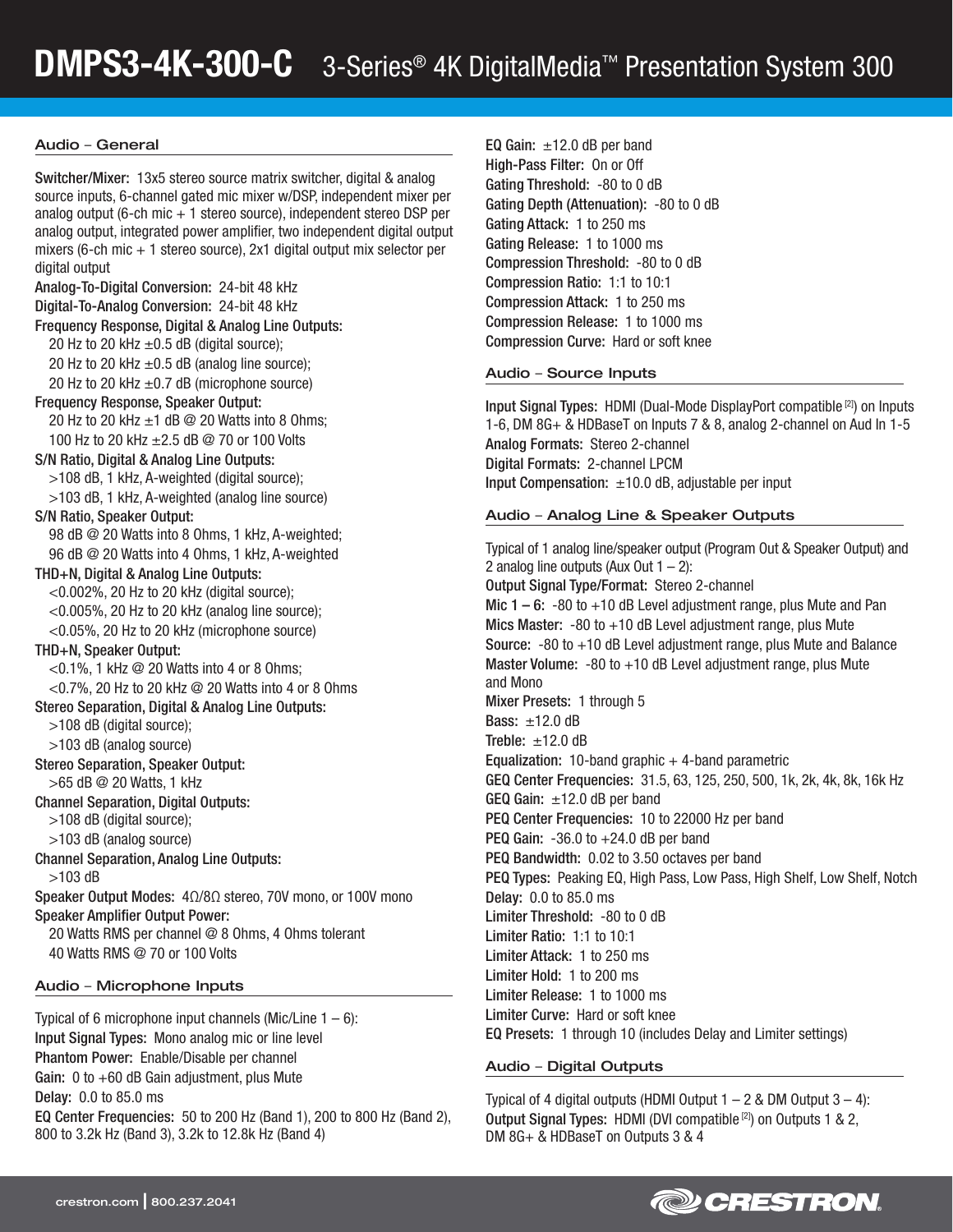Formats: 2-channel LPCM

Digital Output Mix Select  $1 - 2$ : Selects which mix is routed to the corresponding output

Typical of 2 digital output mixers:

Mic  $1 - 6$ :  $-80$  to  $+10$  dB Level adjustment range, plus Mute and Pan Mics Master: -80 to +10 dB Level adjustment range, plus Mute Source: -80 to +10 dB Level adjustment range, plus Mute and Balance Master Volume:  $-80$  to  $+10$  dB Level adjustment range, plus Mute Mixer Presets: 1 through 5

## Connectors – Audio/Video Inputs

AUD IN  $1 - 5$ : (5) 5-pin 3.5 mm detachable terminal blocks; Balanced/unbalanced stereo line-level analog audio inputs; Input Impedance: 24k Ohms balanced/unbalanced; Maximum Input Level: 4 Vrms balanced, 2 Vrms unbalanced

MC1/LN1 – MC6/LN6: (6) 5-pin 3.5 mm detachable terminal blocks; Comprises (6) balanced microphone/line audio inputs; Balanced Mic Input Level: -60 to 0 dBV, 1 Vrms maximum; Balanced Line Input Level: -31 to +11 dBV, 3.7 Vrms maximum; Unbalanced Line Input Level: -37 to +5 dBV, 1.85 Vrms maximum; Mic Input Impedance: 3.9k Ohms balanced;

Line Input Impedance: 19k Ohms balanced, 9.5k Ohms unbalanced; Phantom Power: 48 Volts DC, software enabled/disabled per channel

HDMI 1 – 6 INPUTS: (6) 19-pin Type A HDMI female; Digital video/audio inputs; (DVI and Dual-Mode DisplayPort compatible [2])

DM INPUT  $7 - 8$ : (2) 8-pin RJ45 female, shielded;

DM 8G+ inputs, HDBaseT compliant;

PoDM+ PSE ports (HDBaseT PoE+ compatible) [6];

Each connects to the DM 8G+ output of a DM transmitter or other DM device, or to an HDBaseT device, via CAT5e, Crestron DM-CBL-8G, or Crestron DM-CBL-ULTRA cable [5]

## Connectors – Audio/Video Outputs

SPEAKER OUTPUT  $4Ω/8Ω$  L – R: (2) 2-pin 7.62 mm 15A detachable terminal blocks;

4-8 Ohm stereo speaker-level audio output; Wire Size: Terminals accept up to 14 AWG (2.5 mm<sup>2</sup>); Output Power: 20 Watts RMS per channel stereo at 8 Ohms, 4 Ohms tolerant

SPEAKER OUTPUT 70/100V: (1) 2-pin 7.62 mm 15A detachable terminal block;

Transformer-isolated 70 or 100 Volt mono speaker-level audio output; Wire Size: Terminals accept up to 14 AWG (2.5 mm<sup>2</sup>); Output Power: 40 Watts RMS mono at 70 or 100 Volts; *Note: 4Ω/8Ω and 70/100V outputs are mutually exclusive*

PROG OUT: (1) 5-pin 3.5 mm detachable terminal block; Balanced/unbalanced stereo line-level audio output; Output Impedance: 200 Ohms balanced, 100 Ohms unbalanced;

Maximum Output Level: 4 Vrms balanced, 2 Vrms unbalanced

AUX OUT 1 – 2: (2) 5-pin 3.5 mm detachable terminal blocks; Balanced/unbalanced stereo line-level audio outputs; Output Impedance: 200 Ohms balanced, 100 Ohms unbalanced; Maximum Output Level: 4 Vrms balanced, 2 Vrms unbalanced

HDMI 1 - 2 OUTPUTS: (2) 19-pin Type A HDMI female; Digital video/audio outputs; (DVI compatible [2])

DM OUTPUT 3 – 4: (2) 8-pin RJ45 female, shielded; DM 8G+ outputs, HDBaseT compliant;

PoDM+ PSE ports (HDBaseT PoE+ compatible) [6];

Each connects to the DM 8G+ input of a DM receiver or other DM device. or to an HDBaseT device, via CAT5e, Crestron DM-CBL-8G, or Crestron DM-CBL-ULTRA cable [5]

## Connectors - Control & Power

IR - SERIAL OUT  $1 - 4$ : (4) 2-pin 3.5 mm detachable terminal blocks; IR/Serial output ports; IR output up to 1.2 MHz; 1-way serial TTL/RS-232 (0-5 Volts) up to 115.2k baud

IR IN: (1) 3-pin 3.5 mm detachable terminal block For connection of the CNXRMIRD IR Receiver [4]: Allows control from IR wireless remotes using RC-5 command set

**INPUT 1 – 4:** (1) 5-pin 3.5 mm detachable terminal block; Comprises (4) programmable digital inputs; Input Voltage Range: 0 to 24 Volts DC, referenced to GND; Logic Threshold: 2.5 Volts DC nominal with 1 Volt hysteresis band; Input Impedance: 10k Ohms at >5 Volts, 1M Ohms at <5 Volts; Pull-up Resistor: 2.2k Ohms per input

RELAY 1 – 4: (1) 8-pin 3.5 mm detachable terminal block; Comprises (4) normally open, isolated relays; Rated 1 Amp, 30 Volts AC/DC; MOV arc suppression across contacts

 $COM A - B$ : (2) DB9 male; Bidirectional RS-232 ports; Up to 115.2k baud, hardware and software handshaking support

NET: (4) 4-pin 3.5 mm detachable terminal blocks; Cresnet Master ports, paralleled; Available Cresnet Power: 30 Watts

PoDM+ INPUT PWR: (1) Combo D-Sub 7w2, male; 48 Volt DC power input for PoDM power supply [6]; Enables PoDM+ power sourcing on each DM INPUT/OUTPUT port; Enables PoE power sourcing on the CONTROL SUBNET port

SERVICE: (1) USB Type B female; For factory use only

100-240V~4.0A 50/60Hz: (1) IEC 60320 C14 main power inlet; Mates with removable power cord, included

G: (1) 6-32 screw; Chassis ground lug

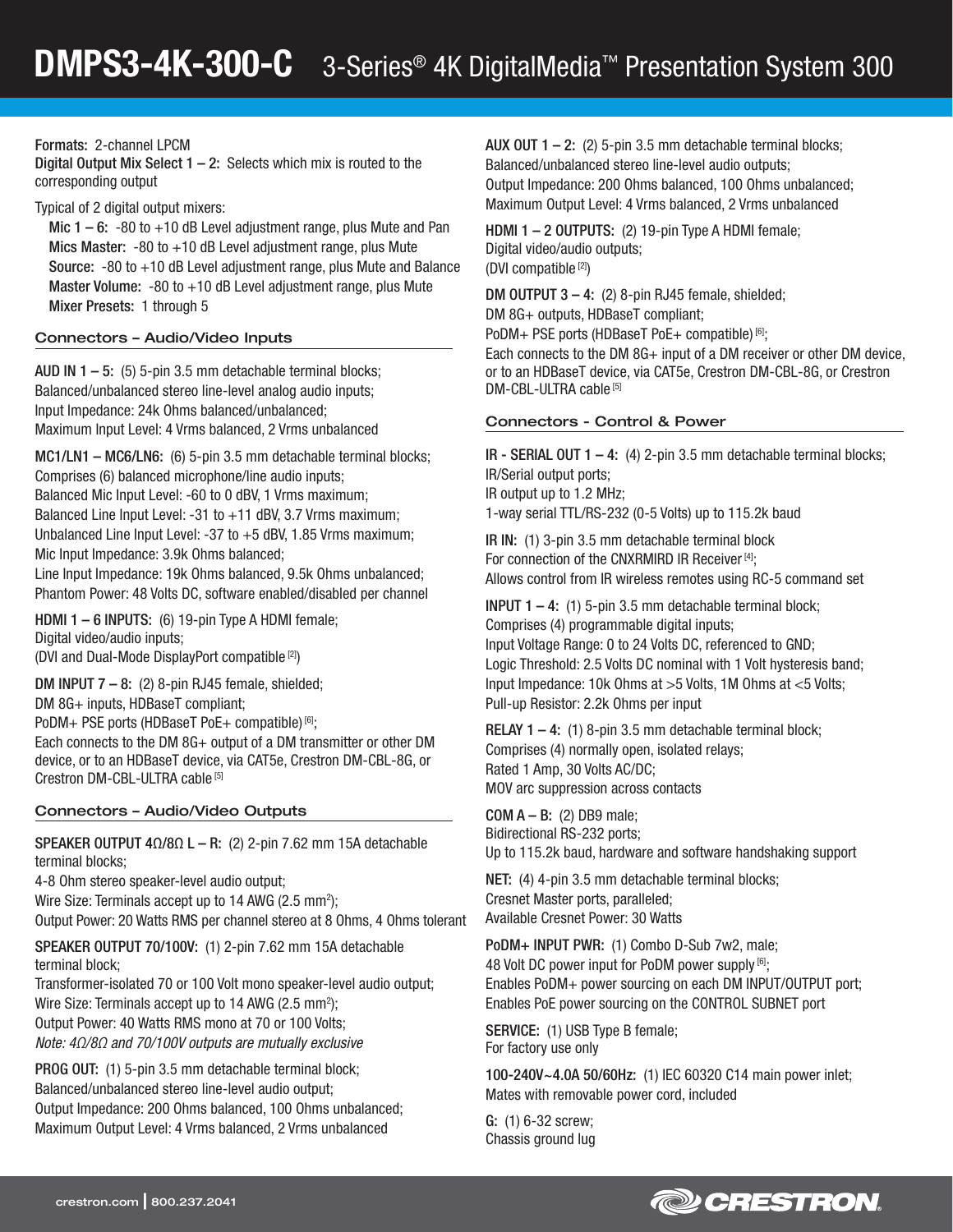CONTROL SUBNET: (1) 8-pin RJ45, female; 10Base-T/100Base-TX/1000Base-T Ethernet port; PoE PSE (Power Sourcing Equipment) port [6]; Provides a dedicated local network for Crestron devices

LAN: (1) 8-pin RJ45 female; 10Base-T/100Base-TX/1000Base-T Ethernet port

COMPUTER (front): (1) USB Type B female; USB computer console port (for setup only)

## Controls & Indicators

PWR: (1) Green LED, indicates operating power supplied from AC power line

NET: (1) Yellow LED, indicates Cresnet bus activity

LAN: (1) Yellow LED, indicates Ethernet activity

HW-R: (1) Recessed pushbutton for hardware reset, reboots the control system

SW-R: (1) Recessed pushbutton for software reset, restarts the software program

LCD Display: (1) Green LCD alphanumeric, adjustable backlight, 2 lines x 20 characters per line, displays input/outputs by name, volume levels, setup menus, signal routing, device info, and other system information SOFTKEYS: (4) Pushbuttons for activation of LCD driven functions and passcode entry

MENU: (1) Pushbutton, steps the menu back one level

 $\blacktriangle$ ,  $\blacktriangledown$ : (2) Pushbuttons, for scrolling up or down through the menu and adjusting menu parameters

ENTER: (1) Pushbutton, executes the highlighted menu or value

VOLUME: (1) Continuous turn rotary encoder, adjusts menu parameters, defaults to Program audio volume

MUTE: (1) Pushbutton and red LED, mutes the Program audio output INFO: (1) Pushbutton and red LED, selects INFO mode to view AV and device info

ROUTE: (1) Pushbutton and red LED, selects ROUTE mode to allow routing changes

VIEW: (1) Pushbutton and red LED, selects VIEW mode to view current routing

**INPUT 1 – 8:** (8) Pushbuttons and red LEDs, each selects the corresponding video input for routing

OUTPUT  $1 - 4$ , PROG, AUX  $1 - 2$ : (7) Pushbuttons and red LEDs, each selects the corresponding video or audio output for routing

SPEAKER OUTPUT (rear): (1) 3-position slide switch, selects the amplifier output configuration

DM INPUT 7 – 8 (rear): (4) LEDs, green LEDs indicate DM link status, amber LEDs indicate video and HDCP signal presence, for each corresponding port

DM OUTPUT 3 – 4 (rear): (4) LEDs, green LEDs indicate DM link status, amber LEDs indicate video and HDCP signal presence, for each corresponding port

CONTROL SUBNET (rear): (2) LEDs, (1) green and (1) amber, for indication of Ethernet speed, activity, and link status

LAN (rear): (2) LEDs, (1) green and (1) amber, for indication of Ethernet speed, activity, and link status

## Power

Main Power: 4 Amps @ 100-240 Volts AC, 50/60 Hz Power Consumption: 82 Watts typical, 61 Watts idle Available Cresnet Power: 30 Watts

Power over DM (PoDM): IEEE 802.3at compliant PoDM+ PSE (Power Sourcing Equipment), each DM INPUT/OUTPUT port supplies up to 30 Watts to power one PoDM (Class 0-3) or PoDM+ (Class 4) PD (Powered Device) [6] Power over HDBaseT: IEEE 802.3at PoE+ compliant PSE (Power Sourcing Equipment), each DM INPUT/OUTPUT port supplies up to 30 Watts to power one HDBaseT PoE or PoE+ PD (Powered Device) [6] Power over Ethernet (PoE): IEEE 802.3at compliant PoE PSE (Power Sourcing Equipment), the CONTROL SUBNET port supplies up to 15.4 Watts to power one PoE (Class 0-3) PD (Powered Device) [6]

PoDM Power Supply: Compatible with model PW-4830DUS or DM-PSU-3X8-RPS [4]

## Environmental

Temperature:  $41^\circ$  to  $104^\circ$  F (5° to  $40^\circ$  C) Humidity: 10% to 90% RH (non-condensing) Heat Dissipation: 280 BTU/hr typical, 208 BTU/hr idle

## **Enclosure**

Chassis: Metal, black finish, fan-cooled, vented sides Front Panel: Metal, black finish with polycarbonate label overlay Mounting: Freestanding or 3 RU 19-inch rack-mountable (adhesive feet and rack ears included)

## **Dimensions**

Height: 5.20 in (133 mm) without feet Width: 17.28 in (439 mm); 19.00 in (483 mm) with rack ears

Depth: 15.75 in (400 mm)

## Weight

15.5 lb (7.1 kg)

# Maximum DM 8G+ Cable Lengths

| Cable Type:<br><b>Resolution:</b> | DM-CBL-ULTRA<br>DM <sup>®</sup> Ultra<br>Cable | DM-CBL-8G<br>DM $\rm 8G^{\circledast}$<br>Cable | CAT <sub>5e</sub><br>(or better) $^{[6]}$ |
|-----------------------------------|------------------------------------------------|-------------------------------------------------|-------------------------------------------|
| 1080p60 Full HD                   |                                                |                                                 |                                           |
| 1920x1200 WUXGA                   |                                                | 330 ft                                          | 330 ft                                    |
| 1600x1200 UXGA                    |                                                | $(100 \text{ m})$                               | $(100 \text{ m})$                         |
| 2048x1080 DCI 2K                  | 330 ft                                         |                                                 |                                           |
| 2560x1440 WQHD                    | (100 m)                                        |                                                 |                                           |
| 2560x1600 WQXGA                   |                                                | $230$ ft                                        | $165$ ft                                  |
| 3840x2160 4K UHD                  |                                                | $(70 \text{ m})$                                | $(50 \;{\rm m})$                          |
| 4096x2160 DCI 4K                  |                                                |                                                 |                                           |

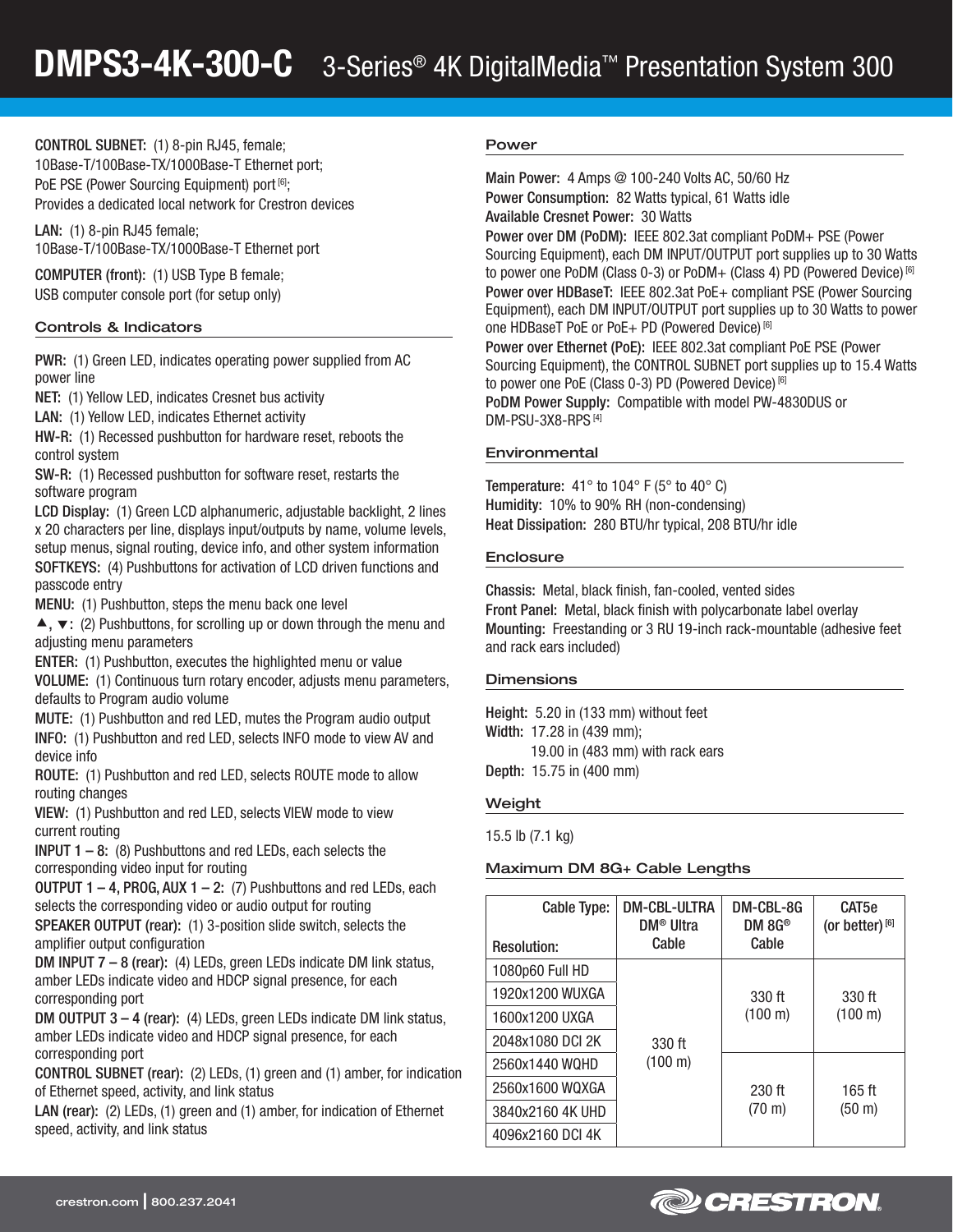# MODELS & ACCESSORIES

## Available Models

DMPS3-4K-300-C: 3-Series® 4K DigitalMedia™ Presentation System 300

#### Available Accessories

TSW-760: 7" Touch Screen TSW-1060: 10" Touch Screen MP-B10: Media Presentation Button Panel B10 TT-100 Series: Crestron Connect It™ Cable Caddy AM-101: AirMedia® Presentation Gateway PW-4830DUS: 150W PoDM Power Pack DM-PSU-3X8-RPS: PoDM+ Redundant Power Supply DM-RMC-4K-100-C-1G: Wall Plate 4K DigitalMedia 8G+® Receiver & Room Controller 100 DM-RMC-4K-100-C: 4K DigitalMedia 8G+® Receiver & Room Controller 100 DM-RMC-4K-SCALER-C: 4K DigitalMedia 8G+® Receiver & Room Controller w/Scaler DM-RMC-4K-SCALER-C-DSP: 4K DigitalMedia 8G+® Receiver & Room Controller w/Scaler & Downmixing DM-RMC-200-C: DigitalMedia 8G+® Receiver & Room Controller 200 DM-RMC-SCALER-C: DigitalMedia 8G+® Receiver & Room Controller w/Scaler DM-TX-4K-100-C-1G: Wall Plate 4K DigitalMedia 8G+® Transmitter 100 DM-TX-200-C-2G: Wall Plate DigitalMedia 8G+® Transmitter 200 DM-TX-4K-202-C: 4K DigitalMedia 8G+® Transmitter 202 DM-TX-4K-302-C: 4K DigitalMedia 8G+® Transmitter 302 DM-TX-201-C: DigitalMedia 8G+® Transmitter 201 DM-TX-401-C: DigitalMedia 8G+® Transmitter 401 USB-EXT-DM: USB over Ethernet Extender with Routing AMP Series: Commercial Power Amplifiers GLS-ODT-C-CN: Dual-Technology Occupancy Sensor with Cresnet® GLS-OIR-C-CN: Passive Infrared Occupancy Sensor with Cresnet® Crestron Fusion® Cloud: Enterprise Management Service Crestron® App: Control App for Apple® iOS® & Android™ XPanel: Crestron Control® for Computers 3-Series® BACnet™/IP Support: 3-Series Native BACnet/IP Interface License CSP-LIR-USB: IR Learner CNSP-XX: Custom Serial Interface Cable IRP2: IR Emitter CNXRMIRD: IR Receiver DM-CONN-ULTRA-RECP: DigitalMedia™ Ultra Keystone RJ45 Jack DM-CBL-ULTRA-PC: DigitalMedia™ Ultra Patch Cables DM-CBL-ULTRA: DigitalMedia™ Ultra Cable DM-CONN: Connector for DM-CBL-ULTRA DM-CBL-8G: DigitalMedia 8G™ Cable DM-8G-CONN: Connector for DM-CBL-8G DM-8G-CRIMP: Crimping Tool for DM-8G-CONN DM-8G-CONN-WG: Connector with Wire Guide for DM-CBL-8G DM-8G-CRIMP-WG: Crimping Tool for DM-8G-CONN-WG CRESNET: Cresnet® Control Cable

## CBL Series: Crestron® Certified Interface Cables MP-WP Series: Media Presentation Wall Plates MPI-WP Series: Media Presentation Wall Plates - International Version

Notes:

- 1. Some features and functions described in this spec sheet may not be supported using .AV Framework. For a complete list of capabilities and options supported by .AV Framework, please visit: [www.crestron.com/avframework.](http://www.crestron.com/avframework)
- 2. HDMI connections require an appropriate adapter or interface cable to accommodate a DVI or Dual-Mode DisplayPort signal. [CBL-HD-DVI](http://www.crestron.com/products/model/CBL-HD-DVI) interface cables are available separately.
- 3. The HDMI outputs do not pass 3D signals. On these outputs, 3D signals are automatically converted to 2D, then scaled and output as 2D. 3D signals can be passed through the DM 8G+ outputs.
- 4. Item(s) sold separately.
- 5. The maximum cable length for DigitalMedia 8G+ (DM 8G+) or HDBaseT is dependent upon the type of cable and resolution of the video signal. Refer to the "Maximum DM 8G+ Cable Lengths" table for a detailed overview. Crestron legacy cable models [DM-CBL](http://www.crestron.com/products/model/DM-CBL) DigitalMedia Cable and [DM-CBL-D](http://www.crestron.com/products/model/DM-CBL-D) DigitalMedia D Cable support the same resolutions and cable lengths as CAT5e. Shielded cable and connectors are recommended to safeguard against unpredictable environmental electrical noise which may impact performance at resolutions above 1080p. Refer to the [Crestron DigitalMedia Design Guide, Doc. #4546](http://www.crestron.com/dmresouces) for complete system design guidelines. DM 8G+ is compatible with HDBaseT Alliance specifications for connecting to HDBaseT compliant equipment. All wire and cables are sold separately.
- 6. Enabling PoDM and PoE power sourcing requires an external power supply, model [PW-4830DUS](http://www.crestron.com/products/model/pw-4830dus) or [DM-PSU-3X8-RPS,](http://www.crestron.com/products/model/dm-psu-3x8-rps) sold separately. Due to the inherent power loss that occurs over CATx cable, a maximum of 25.5 Watts is delivered at each PoDM+ or HDBaseT PoE+ powered device. Be aware that the CONTROL SUBNET port is limited to regular PoE (Class 0-3), which delivers a maximum of 12.95 Watts to the powered device. Any wiring that is connected to a PoDM or PoE PSE port is for intra-building use only and should not be connected to a line that runs outside of the building in which the PSE is located.
- 7. Manages the routing of USB HID signals between peripheral DM devices that are equipped with USB HID ports. The USB ports onboard the DMPS3-4K-300-C are not usable for USB signal routing. Also programmable to manage the routing of USB signals between Crestron USB over Ethernet Extender modules ([USB-EXT-DM,](http://www.crestron.com/products/model/usb-ext-dm) sold separately). Refer to the USB-EXT-DM spec sheet for more information.
- 8. [License](http://www.crestron.com/products/model/SW-3SERIES-BACNET) required. The DMPS3-4K-300-C supports a maximum of 500 BACnet objects when dedicated for BACnet use only. Actual capabilities are contingent upon the overall program size and complexity.

This product may be purchased from an authorized Crestron dealer. To find a dealer, please contact the Crestron sales representative for your area. A list of sales representatives is available online at [www.crestron.com/salesreps](http://www.crestron.com/salesreps) or by calling 800-237-2041.

The specific patents that cover Crestron products are listed online at: [patents.crestron.com.](http://patents.crestron.com)

Certain Crestron products contain open source software. For specific information, please visit [www.crestron.com/opensource](http://www.crestron.com/opensource).

Crestron, the Crestron logo, 3-Series, 3-Series Control System, AirMedia, Auto-Locking, .AV Framework, Cresnet, Crestron Connect It, Crestron Control, Crestron Fusion, DigitalMedia, DigitalMedia 8G, DigitalMedia 8G+, DM, DM 8G+, QuickSwitch HD, and Smart Graphics are either trademarks or registered trademarks of Crestron Electronics, Inc. in the United States and/ or other countries. BACnet is either a trademark or registered trademark of American Society of Heating, Refrigerating and Air-Conditioning Engineers, Inc. in the United States and/or other countries. Apple, iPad, and iPhone are either trademarks or registered trademarks of Apple Inc. in the United States and/or other countries. Blu-ray is either a trademark or registered trademark of the Blu-ray Disc Association in the United States and/or other countries. IOS is either a trademark or registered trademark of Cisco Technology, Inc. in the United States and/or other countries. Android is either a trademark or registered trademark of Google Inc. in the United States and/ or other countries. HDBaseT and the HDBaseT Alliance logo are either trademarks or registered trademarks of the HDBaseT Alliance in the United States and/or other countries. HDMI and the HDMI Logo are either trademarks or registered trademarks of HDMI Licensing LLC in the United States and/or other countries. Other trademarks, registered trademarks, and trade names may be used in this document to refer to either the entities claiming the marks and names or their products. Crestron disclaims any proprietary interest in the marks and names of others. Crestron is not responsible for errors in typography or photography. Specifications are subject to change without notice. ©2016 Crestron Electronics, Inc.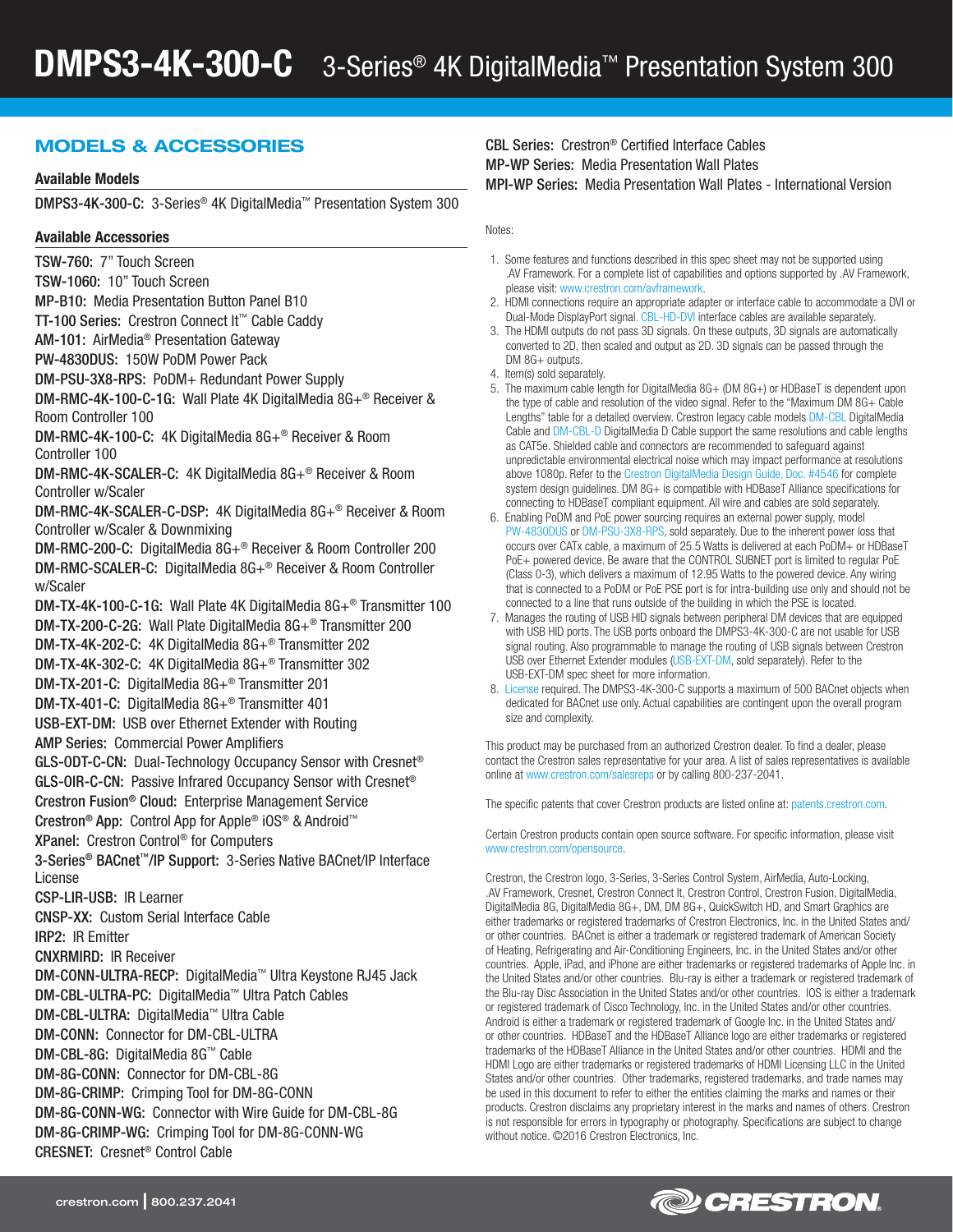# AV SIGNAL FLOW DIAGRAMS